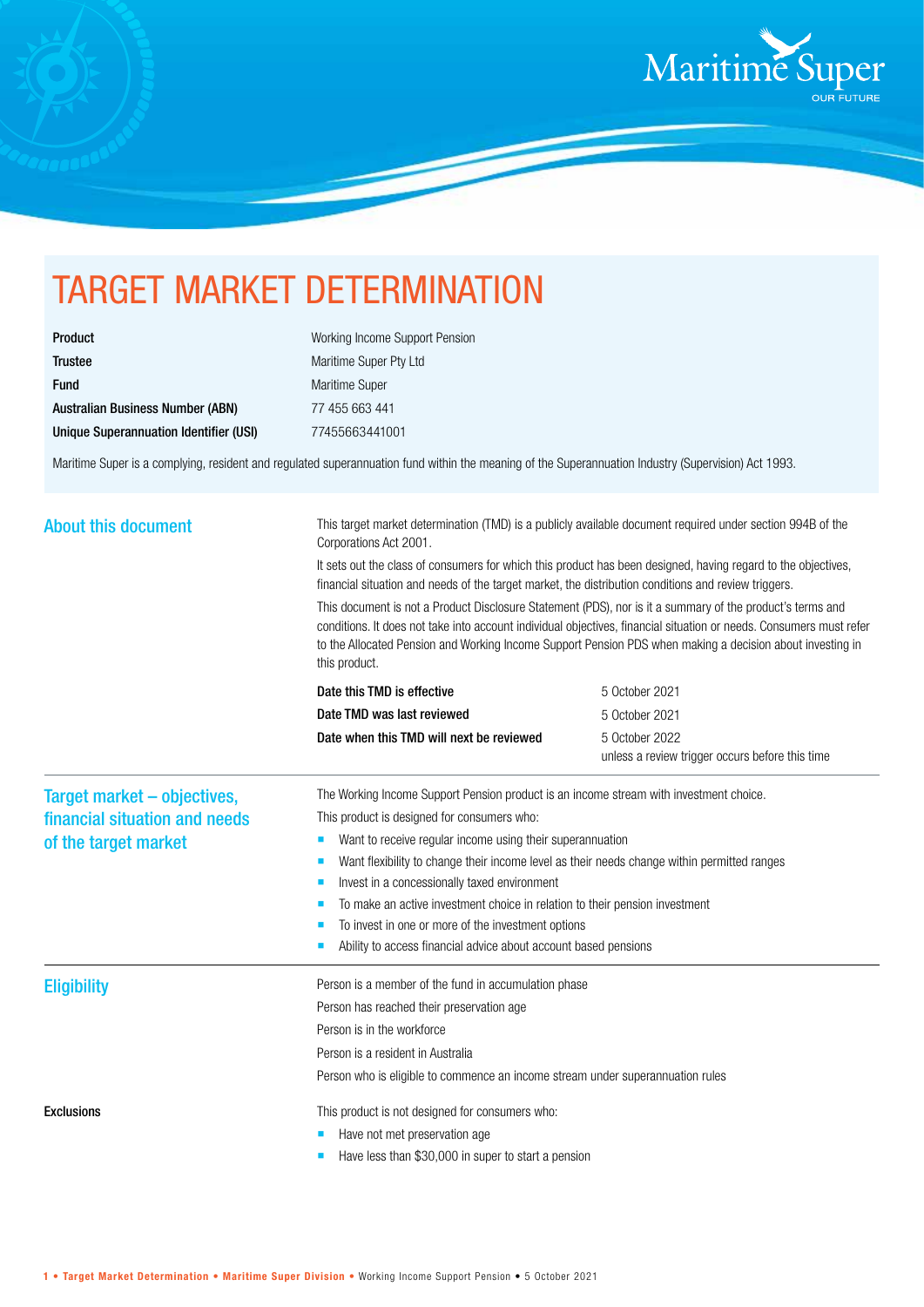| Product description and key attributes                                         | This product is an account-based income stream that provides:                                                                                                                               |  |  |
|--------------------------------------------------------------------------------|---------------------------------------------------------------------------------------------------------------------------------------------------------------------------------------------|--|--|
|                                                                                | Regular income payments<br>п<br>Choice of the frequency of payments                                                                                                                         |  |  |
|                                                                                |                                                                                                                                                                                             |  |  |
|                                                                                | Choice of investment options                                                                                                                                                                |  |  |
|                                                                                | Ability to nominate the beneficiary of their benefit                                                                                                                                        |  |  |
|                                                                                | Access to dedicated financial advisers                                                                                                                                                      |  |  |
| <b>Investments</b>                                                             | The table below sets out the sub-class of customers that each group of investments within Working Income<br>Support Pension has been designed for:                                          |  |  |
| Growth options - actively managed                                              | These options are designed for members who:                                                                                                                                                 |  |  |
| - Shares Plus, Australian Equities,<br><b>International Equities, Balanced</b> | Are seeking to invest for long-term growth, through exposure to Australian and international shares, with<br>some exposure to unlisted investments, debt and cash                           |  |  |
|                                                                                | Are seeking to earn an investment return equivalent to or higher than CPI $+4\%$ pa on average over 20 years<br>and are willing to accept a higher level of risk                            |  |  |
|                                                                                | Are willing to invest in the option for a recommended minimum timeframe of 5+ years<br>п                                                                                                    |  |  |
|                                                                                | Are willing to accept a greater level of volatility                                                                                                                                         |  |  |
| Growth options - passively managed -                                           | This option is designed for members who:                                                                                                                                                    |  |  |
| <b>Indexed Balanced</b>                                                        | Are seeking to invest for long-term growth, through exposure to Australian and international shares, with<br>ш                                                                              |  |  |
|                                                                                | some exposure to unlisted investments, debt and cash                                                                                                                                        |  |  |
|                                                                                | Seeking a lower cost investment<br>П                                                                                                                                                        |  |  |
|                                                                                | Are seeking to earn an investment return equivalent to or higher than CPI $+2.5%$ pa on average over<br>20 years and are willing to accept a higher level of risk                           |  |  |
|                                                                                | Are willing to invest in the option for a recommended minimum timeframe of $5+$ years                                                                                                       |  |  |
|                                                                                | Are willing to accept a greater level of volatility                                                                                                                                         |  |  |
| Socially responsible option                                                    | This option is designed for members who:                                                                                                                                                    |  |  |
|                                                                                | Are seeking to invest for long-term growth                                                                                                                                                  |  |  |
|                                                                                | Are seeking to invest in a responsible investment option                                                                                                                                    |  |  |
|                                                                                | Are seeking to earn an investment return equivalent to or higher than CPI $+3%$ pa on average over 20 years<br>ш                                                                            |  |  |
|                                                                                | and are willing to accept a higher risk level<br>Are willing to invest their capital in the option for a recommended minimum timeframe of $5+$ years                                        |  |  |
|                                                                                |                                                                                                                                                                                             |  |  |
| Moderate option - Conservative Balanced                                        | This option is designed for members who:                                                                                                                                                    |  |  |
|                                                                                | Are seeking to invest for long-term growth, across a range of asset classes                                                                                                                 |  |  |
|                                                                                | Are seeking to earn an investment return equivalent to or higher than CPI +3% pa on average over 20 years<br>and are willing to accept a medium level of risk                               |  |  |
|                                                                                | Are willing to invest in the option for a recommended minimum timeframe of $5+$ years                                                                                                       |  |  |
|                                                                                | Are willing to accept some volatility                                                                                                                                                       |  |  |
| Defensive options - Capital Stable, Cash                                       | These options are designed for members who:                                                                                                                                                 |  |  |
|                                                                                | Are seeking to invest in lower risk options<br>п                                                                                                                                            |  |  |
|                                                                                | Are seeking to earn an investment return up to CPI $+2\%$ pa on average over 20 years and are willing to                                                                                    |  |  |
|                                                                                | accept a lower level of risk                                                                                                                                                                |  |  |
|                                                                                | Have a short term investment horizon                                                                                                                                                        |  |  |
|                                                                                | This product includes features and attributes that are likely to be consistent with the likely objectives, financial<br>situation and needs of the class of customers in the target market. |  |  |
| <b>Distribution conditions</b>                                                 | This product can only be offered and/or issued in accordance with the relevant terms and conditions of the PDS<br>(as amended from time to time).                                           |  |  |
|                                                                                | This product can be distributed through the following means:                                                                                                                                |  |  |
|                                                                                | Directly - on-line application or physical form available with the PDS                                                                                                                      |  |  |
|                                                                                | Financial planners – financial planners registered under Maritime Financial Services Pty Limited and<br>Guideway AFSL                                                                       |  |  |
|                                                                                | This product should only be distributed under the following circumstances:                                                                                                                  |  |  |
|                                                                                | Where the prospective member is a resident of Australia<br>ш<br>To consumers that fall within the target market                                                                             |  |  |